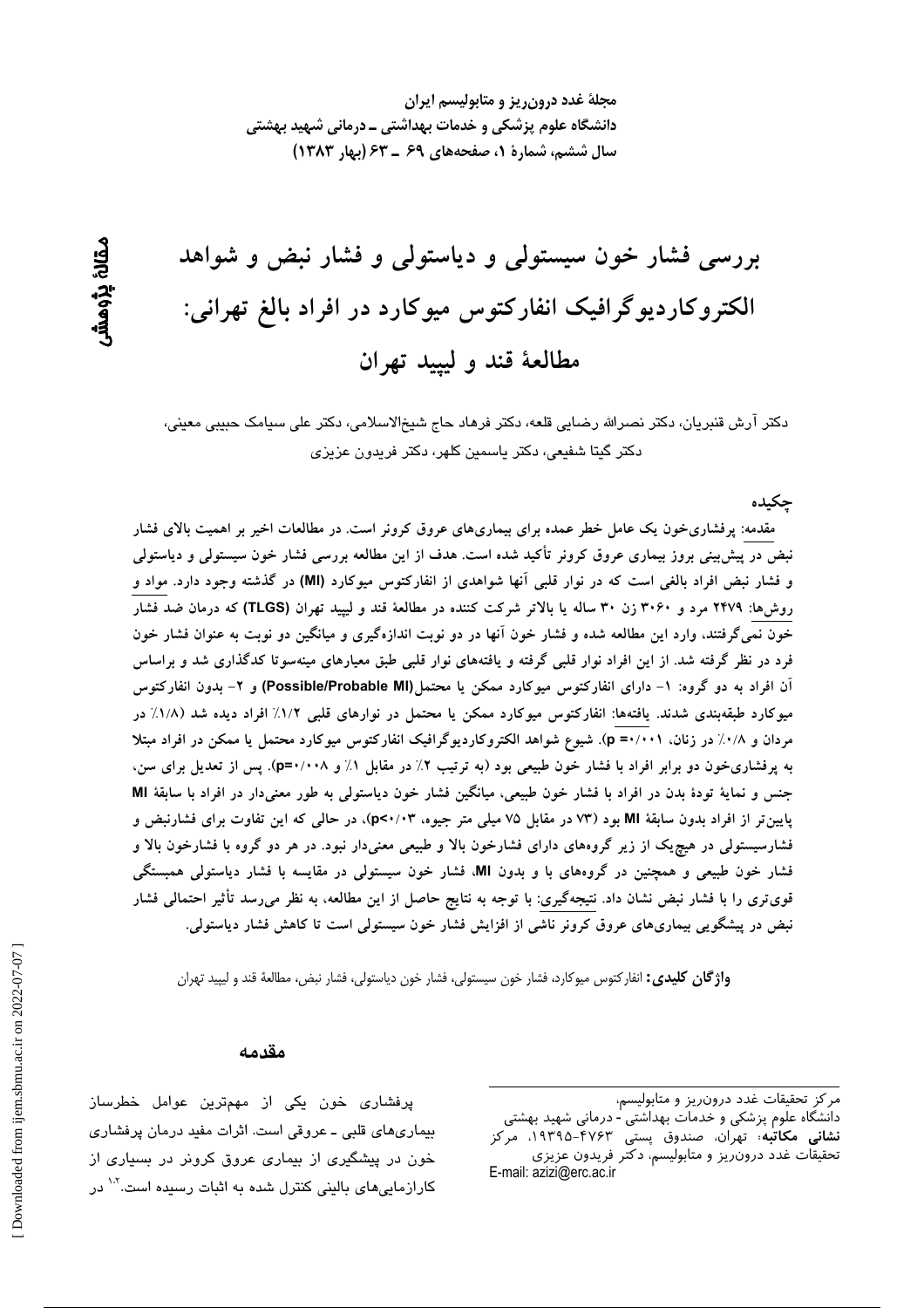سالیان اخیر همواره بر سر این موضوع که فشار خون سیستولی (SBP) یا دیاستولی (DBP) کدام یک در بروز بیماریهای قلبی ـ عروقی تأثیر بیشتری دارند بحث و اختلاف نظر بوده است. اخیراً در برخی مطالعات مشخص شده است که فشار خون سیستولی و فشار نبض در پیشبینی بیماریهای عروق کرونر مهمتر هستند.<sup>۳-۶</sup> فشار نبض (PP) که به حاصل تفریق فشار دیاستولی از فشار سیستولی اطلاق میشود، به برون،ده قلبی و کمپلیانس شریانهای بزرگ ارتباط دارد.<sup>۵</sup> در گزارش اخیری که از یافتههای مطالعهٔ فرامینگهام منتشر شده، تأکید شده است که فشار نبض ـ دست کم در مردان بالای ۵۰ سال ـ نقش بسیار مهمی در پیشبینی حوادث عروق کرونر ایفا میکند. به گونهای که به ازای فشار خون سیستولی معین، خطر بروز بیماریهای عروق کرونر با کاهش فشار خون دیاستولی (و در نتیجه افزایش فشار نبض) افزایش می،یابد.<sup>۷</sup> مطالعات در مردان و زنان مسنتر نشان داده است که فشار نبض حتی پس از کنترل فشار خون سیستولی و یا دیاستولی، اهمیت ویژهای در بروز بیماریهای عروق کرونر دارد.<sup>۹-۷</sup> نتایج مشابهی نیز در مطالعهای دیگر به دست آمده است.<sup>۱۰</sup>

در مطالعهٔ حاضر که بخشی از «مطالعهٔ قند و لیپید تهران»<sup>:</sup> است، فشار خون سیستولی، دیاستولی، فشار نبض افراد مبتلا به فشارخون بالا و افراد با فشار خون طبیعی که در نوار قلبی آنها شواهدی از انفارکتوس حاد میوکارد در گذشته وجود دارد بررسی و نتایج با افرادی که فاقد هر گونه شاهد انفارکتوس حاد میوکارد بودهاند، مقایسه شد.

مواد و روشها

## مطالعهٔ قند و لیبید تهران

مطالعهٔ قند و لیپید تهران یک مطالعهٔ طولی آیندهنگر است که از دو مرحله تشکیل شده و مرحلهٔ اول آن به صورت یک مطالعهٔ مقطعی" به منظور براورد شیوع عوامل خطرساز بیماریهای قلبی ــ عروقی شامل اختلالات قند و لیپید، چاقی، سیگار و پرفشاریخون در سطح جمعیت شهری منطقهٔ ۱۳

تهران انجام شد. جزئیات بیشتر دربارهٔ طرح TLGS قبلاً منتشر شده است. ١٢-١١

گرداوری دادهها به وسیلهٔ مصاحبه و تکمیل پرسشنامه برای مشخصات دموگرافیک، اندازهگیریهای آنتروپومتریک، معاينهٔ فيزيكي براي فشار خون، نبض و معاينهٔ تيروئيد و همچنین، اندازەگیریهای آزمایشگاهی برای چربی، FBS، قند دو ساعته (2hpG) و اندازهگیری هورمونهای تیروئید انجام شد. همچنین، برای افراد بالای ۳۰ سال یک الکتروکاردیوگرام نیز گرفته شد. دادههای گرداوری شده وارد کامپیوتر شد و در آن ذخیره گریند.<sup>۱۴</sup>

# انداز مگیری فشیار خون

برای مراجعان در ابتدا ۱۵ دقیقه استراحت در نظر گرفته شد. سپس، پزشک آموزش دیده بعد از تعیین سطح حداکثر باد کردن<sup>iii</sup> کاف با استفاده از مانومتر جیوها*ی* استاندارد شده توسط مؤسسهٔ استاندارد و پژوهشهای صنعتی ایران، در دو نوبت فشار خون مراجعه کننده را در وضعیت نشسته اندازهگیری کرد. متناسب با دور بازوی هر شخص، یک کاف مناسب (معمولی یا بزرگ) انتخاب شد. کاف روی بازوی راست به طوری که هم سطح قلب باشد، قرار گرفت و به اندازه ۳۰ mmHg بالاتر از سطحی که نبض رادیال ناپدید می شد، باد شده، سپس با سرعت ۲–۳ میلیمتر جیوه در ثانیه تخليه گرديد. فشار سيستولى، ظاهر شدن اولين صدا (کوروتکف فاز ۱) و فشار دیاستولی، زمان ناپدید شدن صدا (کوروتکف فاز ۵) در نظر گرفته شد. فاصلهٔ زمانی بین دو نوبت اندازهگیری فشار خون، حداقل ۳۰ ثانیه بود. پس از آن، میانگین دو نوبت اندازهگیری فشار خون شخص محاسبه و وارد کامپیوتر میشد. مراجعهکنندگان بایستی از نوشیدن چای یا قهوه، انجام فعالیت بدنی و کشیدن سیگار خودداری میکردند و همچنین، مثانهٔ آنها در مدت ۳۰ دقیقه قبل از اندازهگیری خالی می بود. همهٔ پزشکان همکار طرح طی یک دورهٔ آموزش اختصاصی، پروتکل استاندارد اندازهگیری فشار خون را فرا گرفته، عملکرد آنها در یک آزمون تأیید شده بود.<sup>۱۲</sup> پرفشاریخون براساس معیارهای JNC-VII با فشار سیستولی بزرگتر یا مساوی ۱۴۰ و یا فشار دیاستولی بزرگتر یا مساوی ۹۰ تعریف شد.<sup>۱۵</sup>

i-Tehran Lipid And Glucose Study (TLGS)

ii- Cross-sectional

Downloaded from ijem.sbmu.ac.ir on 2022-07-07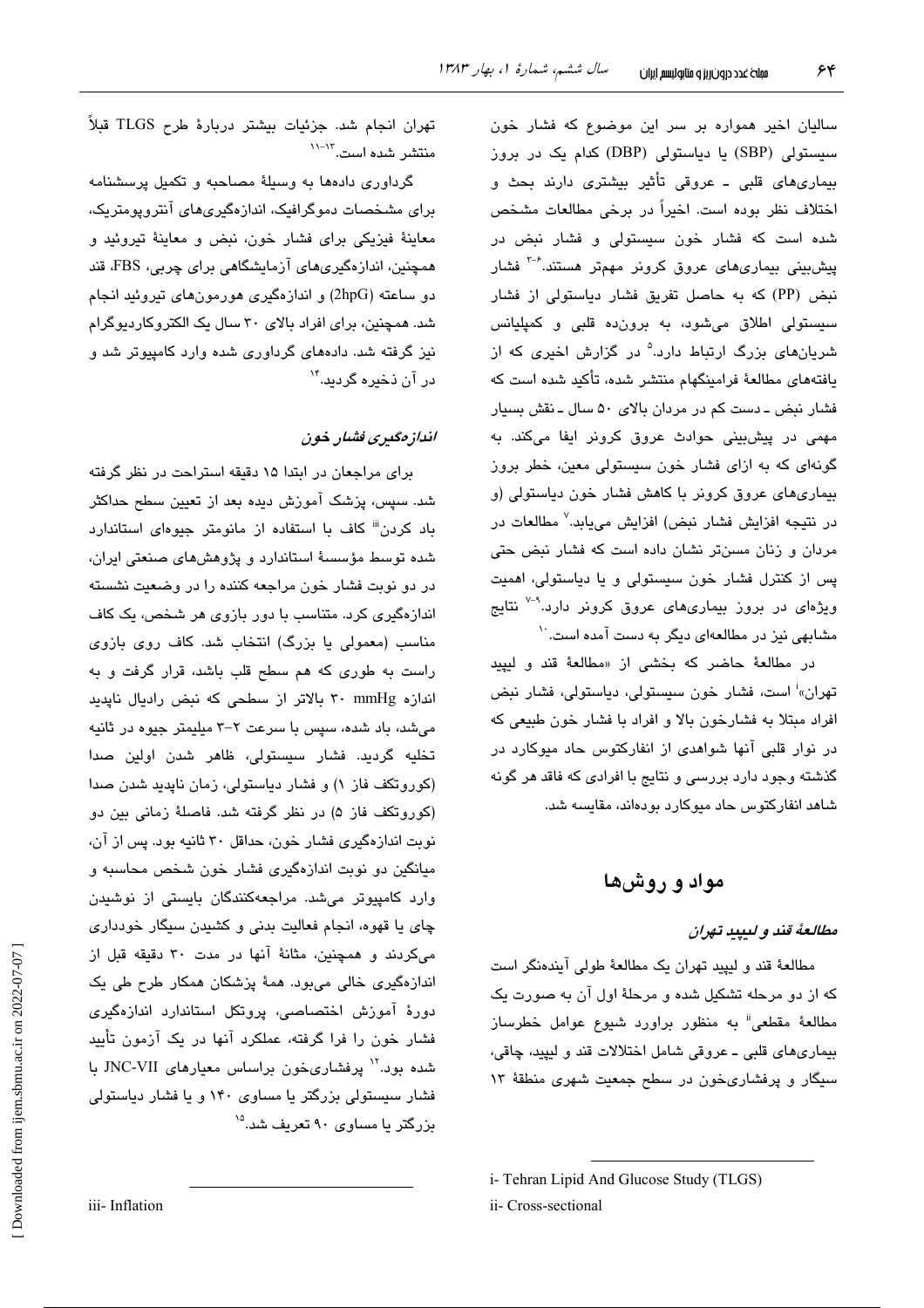|       |                | سابقهٔ انفارکتوس میوکارد (در نوار قلبی)    |                                                                         |
|-------|----------------|--------------------------------------------|-------------------------------------------------------------------------|
|       | فشارخون        | دارد                                       | ندارد                                                                   |
| مردان | فشارخون بالا   | $\lambda \tau (\tau/V)^{*}$                | YFA (9V/T)                                                              |
|       | فشار خون طبیعی | $\tau\tau$ (1/ $\epsilon$ )                | $1955 (9\lambda/\mathcal{F})$                                           |
|       | کل             | $r$ $(1/\lambda)^{\dagger}$                | $Y^*Y^* (9\Lambda/Y)$                                                   |
| زنان  |                |                                            |                                                                         |
|       | فشارخون بالا   | $\Lambda(\lambda/\mathfrak{r})^{\ddagger}$ | $\Delta \mathbf{f} \mathbf{f}$ (9 $\Delta$ / $\mathbf{f}$ )             |
|       | فشار طبيعي     | $\mathcal{N}(\cdot/\mathcal{F})$           | YYY (99/Y)                                                              |
|       | کل             | $\tau\tau$ $(\cdot/\nu)$                   | $\mathbf{r} \cdot \mathbf{r} \wedge (\mathbf{q} \mathbf{q}/\mathbf{r})$ |

جدول ۱– توزیع فراوانی انفارکتوس میوکارد براساس یافتههای نوار قلبی به تفکیک جنس و فشار خون در جمعیت تحت بررسي مطالعهٔ قند و لیپید تهران

\* اعداد داخل پرانتز درصد خام را نشان می،دهد؛

، در مقایسه با زنان؛  $p = \cdot / \cdot r$  در مقایسه با فشار خون طبیعی در همان گروه $p \leq \cdot / \cdot \cdot \gamma$ 

### نوار قلبی و تعریف انقار کتوس میوکارد

برای هر شخص بالای ۳۰ سال جمعیت تحت پوشش TLGS، نوار قلبی استاندارد ١٢ لید در حالت استراحت به وسيلهٔ دو تکنيسين آموزش ديده و واجد شرايط براساس یروتکل استاندارد مدرسهٔ بهداشت عمومی دانشگاه مینهسوتا<sup>۱۶</sup> و با استفاده از دستگاه ۲۰۰۰ PC-ECG گرفته شد. دو پزشک آموزش دیده نوارهای قلبی را با استفاده از یک لوپ اندازهگیری خاص که اختصاصاً به این منظور توسط دانشگاه مىنەسوتا تولىد شده است كدگذارى كردند.'' به منظور حصول اطمینان از دقت کدگذاری، پزشک آموزش دیدهٔ سوم ۱۰٪ ECGها را دوباره کدگذاری نمود و جهت اطمینان از دقت ورود دادهها، همهٔ دادهها دو بار وارد بانک دادەھا شدند.```

کدهای مینهسوتا ۱–۱–۱ تا ۷–۱–۱و ۱–۲–۱ تا ۷–۲–۱ و همراهی کدهای ١-۴ و ٢-۴ با ١-۵ يا ۵-٢ به عنوان انفارکتوس میوکارد محتمل<sup>:</sup> کدهای، ۱–۲–۱ تا ۷–۲–۱ بدون ۰۱–۴. ۲–۴ با ۱–۵ با ۲–۵ و کدهای ۸–۲–۰٫ ۱–۳–۱ تا۶ –۲–۱ همراه با ١-۴ و ٢-۴ با ١-۵ با ٢-۵ به عنوان انفاركتوس میوکارد ممکن" تعریف شد.<sup>۱۸</sup> به دلیل تعداد بسیار کم افراد با انفارکتوس میوکارد محتمل یا ممکن، این دو گروه را به عنوان یک گروه واحد در نظر گرفتیم.

i-Probable ii-Possible

# تحليل آماري

ایتدا افراد بالای ۳۰ سال که در زمان مطالعه داروی ضد فشار خون مصرف مىكردند از مطالعه حذف شدند. براى مقايسهٔ فشار نبض، فشار خون سيستولى و فشار خون دیاستولی بین زیرگروهها از ANOVA و مدلهای عمومی خطی چند متغیری استفاده شد. از آزمون همبستگی پیرسون جهت بررسی ارتباط میان فشار نبض، فشار خون سیستولی و فشار خون دیاستولی در زیرگروهها استفاده شد. عملیات آماري با استفاده از نرم افزار (SPSS Inc, Chicago) انجام شد.

## بافتهها

دادههای نوار قلبی ۵۵۳۹ نفر (۲۴۷۹ مرد و ۳۰۶۰ زن) بالای ۳۰ سال گرداوری و آنالیز شد. میانگین سنی برای مردان ۱۲/۷±۴۸ و برای زنان ۱۱±۴۵ بود. شیوع پرفشاری خون در مردان ۱۹٪ و در زنان ۱۸٪ بود. همانگونه که در جدول (١) نشان داه شده است ١/٢٪ از افراد، دارای یافتههای نوار قلب دال بر انفاركتوس ميوكارد (MI) ممكن يا محتمل بودند (١/٨٪ از مردان و ٨٪ از زنان، p=٠/٠٠١). در مقايسه با افراد با فشار خون طبیعی، شیوع MI در افراد دارای فشارخون بالا دو برابر بود (به ترتیب ۱٪ در مقابل ۲٪ و p=۰/۰۰۸). این مسأله در هر دو جنس صادق بود، اما اختلاف در مردان از نظر آماری معنیدار نبود (۰/۶٪ در مقابل ١/٢٪ با p=٠/٠٠٣ در زنان و ١/٤٪ در مقابل ٢/٧٪ با p=۰/۰۸ در مردان).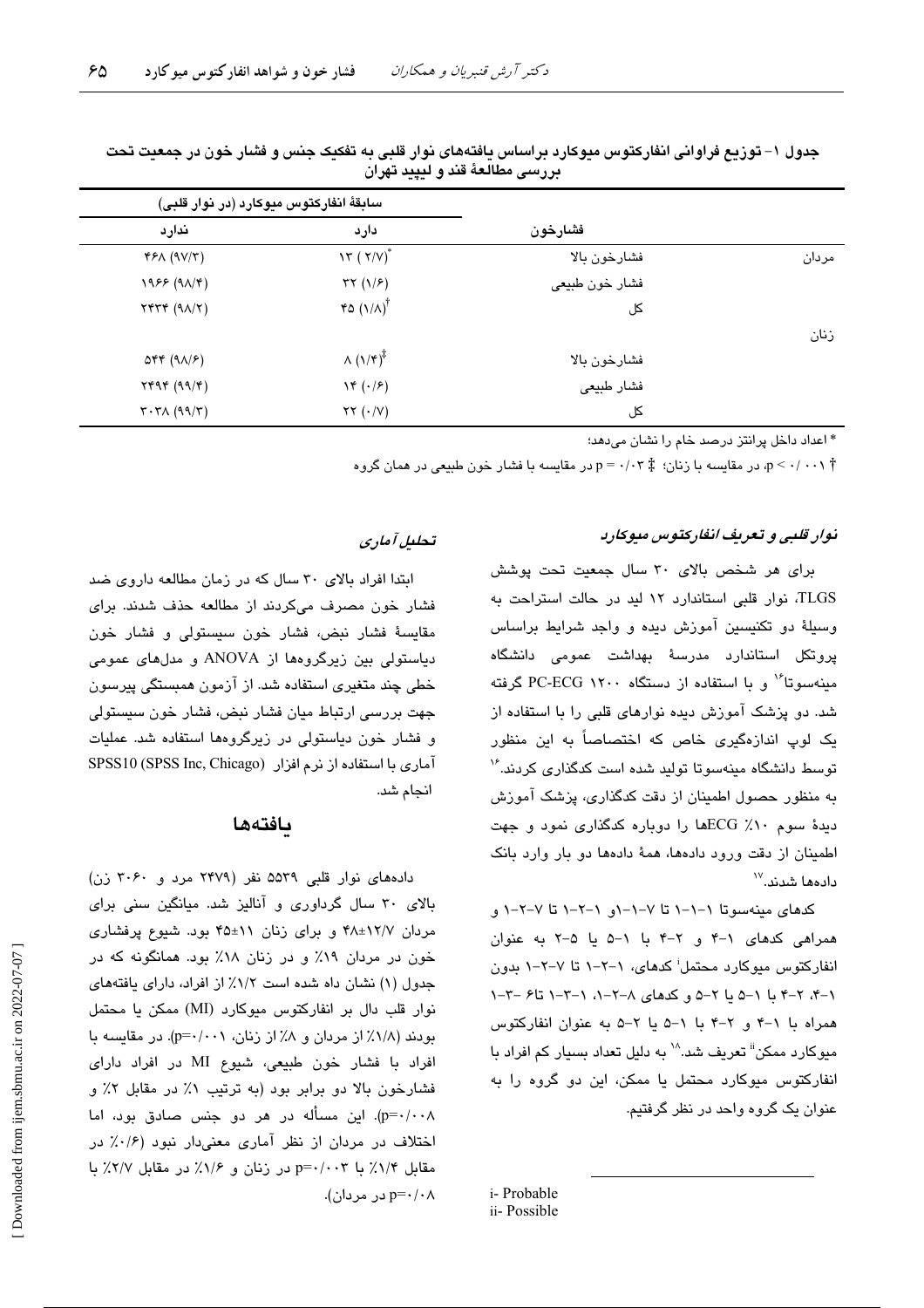| میانگین (انحراف از معیار)                              | فشار خون  | جنس        |
|--------------------------------------------------------|-----------|------------|
| $\lambda Y \lambda (\lambda / \cdot \right)^2$         | سيستوليک  | مردان      |
| $V\Lambda(\mathcal{N}/\mathcal{N})$                    | دياستوليک | (۲۴۷۹ نفر) |
| $\mathfrak{kr}(\mathfrak{l}\mathfrak{r}/\mathfrak{r})$ | فشار نبض  |            |
| $119(1V/\mathcal{F})$                                  | سيستوليک  | زنان       |
| $V\Lambda(\mathcal{A}/\mathcal{A})$                    | دياستوليک | (۳۰۶۰ نفر) |
| $Y \cdot (1Y/V)$                                       | فشار نبض  |            |
|                                                        |           |            |

جدول ۲– اندازهٔ فشار خون (میلی،متر جیوه) به تفکیک جنس در بزرگسالان مطالعهٔ قند و لیپید تهران

در مقاسسه با زنان p< ۰/۰۰۱

#### فشار خون

مقادیر فشار خون اندازهگیری شده در جمعیت تحت بررسی در جدول (۲) نشان داده شده است. مردان در مقایسه با زنان فشار خون سیستولی و فشار نبض بالاتری داشتند. ميانگين فشار خون دياستولي در هر دو جنس تقريباً یکسان بود. میانگین فشار خون بعد از تعدیل برای سن، جنس، سيگار، نسبت دور كمر به باسن و BMI (نماية تودة بدن) در جدول (۳) نمایش داده شده است. همان طور که در این جدول آورده شده است، تفاوت معنیداری بین میزان فشار خون سيستولى و دياستولى، در افراد با سابقهٔ MI و

بدون سابقه MI در نوار قلبی وجود نداشت. در افراد با فشار خون طبيعي، ميانگين فشار خون دياستولي به طور معنىدار در افراد با سابقة MI پايين تر از افراد بدون سابقة MI بود (۷۳ در مقابل ۷۵ میلی متر جیوه، ۲۰۲-p=۰/۰۳).

## همبستگی بین اشارسیستولی، دیاستولی و اشارنبض

همىستگى معنىدارى بين فشارنيض و فشارخون سیستولی در هر دو گروه با فشارخون بالا (r=۰/۸۷ و p<٠/٠٠١) و با فشار خون طبيعي (r=٠/٧۵ و p<٠/٠٠١) وجود داشت. مقادیر متناظر برای افراد با سابقهٔ MI و بدون آن به ترتیب ۰/۷۸ و ۰/۸۲ با p<۰/۰۰۱ بود. بین فشار خون دیاستولی و فشارنبض در هر دو گروه با فشارخون بالا و با فشار خون طبيعي همبستگي خطي معكوس وجود داشت (به ترتيب r = -- /٢٢ و r = -- /١۴ هر دو با p<-/--). در افراد با سابقهٔ انفارکتوس میوکارد، بین فشار دیاستولیک و فشار  $(p = \cdot / 5)$ نیض همستگی معنی داری مشاهده نشد (r =  $\cdot$ /۰۷ و در افراد بدون سابقه MI، بين فشاردياستولى و فشارنبض همبستگی معنیدار ضعیفی مشاهده شد (r=۰/۱۵ و p<۰/۰۰۱) (این اطلاعات در حدول نمایش داده نشده است) (حدول ۴).

|                    |                   | سابقةً انفاركتوس ميوكارد(در نوار قلبي) |                                       |                                     |                       |  |
|--------------------|-------------------|----------------------------------------|---------------------------------------|-------------------------------------|-----------------------|--|
|                    | وضعيت پرفشاری خون | دارد                                   |                                       | ندارد                               |                       |  |
| متغير              |                   | میانگین (SE)                           | $CI \times 10$                        | ميانگين (SE)                        | $CI \times 10$        |  |
| فشار خون سيستوليک  | يرفشار            | $\mathcal{N}(\mathcal{K},\mathcal{K})$ | $157 - 199/9$                         | $140(\cdot/\delta)$                 | 144-148               |  |
|                    | طبيعي             | 117(1/F)                               | $1.9 - 110$                           | $114(\cdot/7)$                      | $117 - 119$           |  |
|                    | کل                | $11\Lambda(1/9)$                       | $119 - 171$                           | $\Upsilon \cdot (\cdot / \Upsilon)$ | $119 - 17.$           |  |
| فشار خون دياستوليک | پرفشار            | 91(1/9)                                | $\Lambda V - \mathcal{A} \mathcal{F}$ | $97(\cdot/7)$                       | $97 - 97$             |  |
|                    | طبيعي             | $VT(1/\lambda)^*$                      | $V - V\Delta$                         | $V\Delta(\cdot/\Lambda)$            | $V\Delta - VF$        |  |
|                    | کل                | $V_F(Y Y)$                             | $V^*-V9$                              | $V\Lambda(\cdot/\Lambda)$           | $V - V$ ۹             |  |
| فشار نبض           | پرفشار            | 49(7/7)                                | $rr - \omega \omega$                  | $\Delta \tau (\cdot / \Delta)$      | $\Delta x - \Delta y$ |  |

 $\tau \mathcal{A}(\mathcal{N})$ 

 $f\Gamma(\gamma/\tau)$ 

 $YS-YY$ 

 $44 - 66$ 

حدول ٣– انداز مهاي فشار خون (مبلے متر حيوم) په تفکیک چنس، وضعیت پر فشار ي خون و سابقۀ انفار کتوس میوکار د

SE خطاي استاندار د؛ CI فاصلهٔ اطمينان

\* ۰/۱۰ - p، در مقایسه با فشارخون دیاستولیک در افراد با فشارخون طبیعی و داشتن سابقهٔ انفارکتوس میوکارد

طبيعي

کل

 $\tau \wedge -\tau \wedge$ 

 $Y - YY$ 

 $\mathsf{TA}(\cdot/\mathsf{A})$ 

 $\mathfrak{r}\setminus(\cdot/\tau)$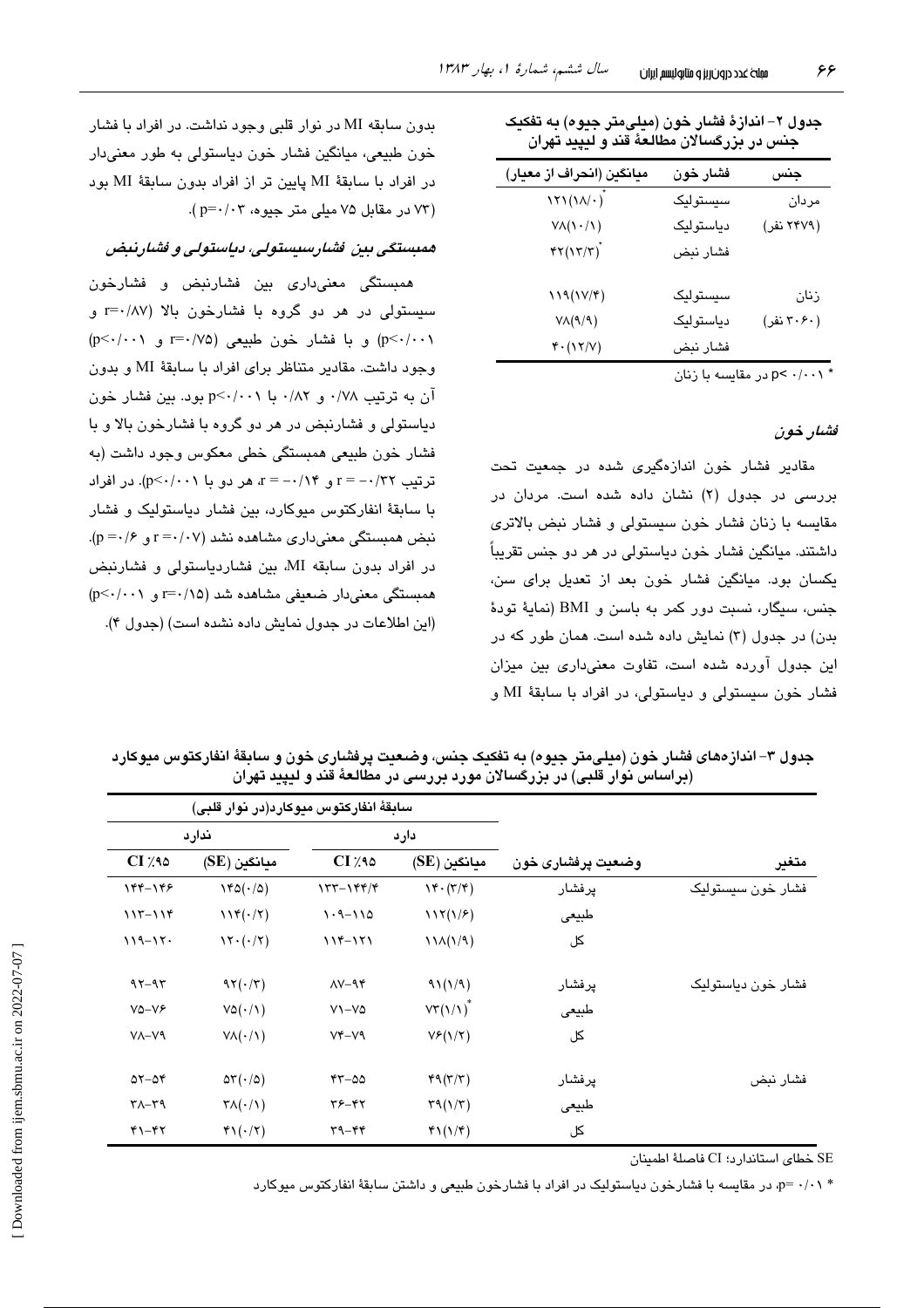| فشارخون طبيعي بدون                | فشارخون طبیعی با     | پرفشاری خون بدون  | پرفشاری خون با    |                  |
|-----------------------------------|----------------------|-------------------|-------------------|------------------|
| ساىقۀ MI                          | ساىقة MI             | ساىقة MI          | ساىقۀ MI          |                  |
| $-\cdot/1V$                       | $-\cdot/\tau\Lambda$ | $-\cdot/\tau$     | $- \cdot$ /۳۷     | فشارخوندياستوليک |
| $\cdot$ / $\vee\vee$ <sup>*</sup> | $\cdot/\vee\cdot$    | $\cdot/\Lambda f$ | $\cdot/\Lambda f$ | فشارخونسيستوليک  |

جدول ۴– ضریب همبستگی فشار خون سیستولیک و دیاستولیک با فشار نبض به تفکیک وضعیت پرفشاریخون و سابقهٔ انفارکتوس میوکارد (در نوار قلبی) در بزرگسالان مورد بررسی در مطالعهٔ قند و لیپید تهران

 $p<\cdot/\cdot\setminus\stackrel{+}{\uparrow}$  :p $<\cdot/\cdot\cdot\setminus\stackrel{*}{\uparrow}$ 

# بحث

نتایج به دست آمده در این مطالعه نشان میدهد که پرفشاریخون در افراد با شواهد نوار قلبی دال بر MI به میزان دو برابر شایع تر از افراد بدون سابقهٔ MI در نوار قلب است. این موضوع با متون علمی قلب و عروق منطبق است. با وجود آن که شیوع فشارخون بالا در افراد با سابقهٔ MI در مقايسه با افراد بدون سابقة MI بالاتر است، ميانگين فشار خون در این افراد پایینتر است. به جز در مورد افراد با فشار خون طبیعی که در آنها فشار خون دیاستولیک در گروه با سابقهٔ MI بالاتر از گروه بدون سابقهٔ MI است (که آن هم از نظر بالینی چندان با اهمیت نیست)، در سایر گروهبندی های انجام شده براساس فشار خون طبیعی یا غيرطبيعي با يا بدون سابقة MI، هيچ تفاوت معنىدار آماري يا باليني در PP و SBP ديده نشد.

البته به نظر می رسد که تعداد کم افراد با سابقهٔ MI و نیز مقدار بالای انحراف معیار برای فشار خون در این گروه، در مقایسه با افراد بدون سابقهٔ MI، بهترین توجیهی است که میتواند برای پایینتر بودن فشار خون در این گروه وجود داشته باشد (به جدول شمارهٔ ۳ و مقادیر خطای استاندارد یا SE دقت كنيد). اگرچه با خارج شدن افراد با سابقهٔ MI و مصرف داروی ضد پرفشاری خون از مطالعه، اثر مداخلات دارویی حذف شد، لیکن دیگر مداخلات درمانی پزشکی برای فشارخون بالا نظیر رژیم غذایی یا فعالیت بدنی توصیه شده توسط پزشکان نیز میتواند توجیه دیگری برای این مسأله ىاشد.

در مطالعات اخیر از فشار نبض بالا به عنوان یک عامل خطرساز برا*ی* انفارکتوس میوکارد نام برده شده است.<sup>۷-د</sup> هرچند در مطالعهٔ تفاوت آماری قابل توجهی بین میانگین

فشار نيض در افراد يا سابقة MI و بدون سابقة MI مشاهده نشد، همبستگی مثبت قابل ملاحظهای بین فشار نبض و فشارخون سیستولی (که خود یک عامل خطرساز برای انفارکتوس میوکارد است) دیده شد. در عین حال همبستگی بین فشار نبض و فشارخون دیاستولی در مطالعهٔ حاضر معكوس و ضعيف بود.

این نتایج از یک سو در مقابل نتایج مطالعاتی نظیر مطالعهٔ فرانکلین و همکاران،<sup>۵</sup> و میلر و همکاران<sup>۱۷</sup> است و از سوی دیگر هم راستا با مطالعاتی دیگر که در این زمینه انجام شده است.<sup>۱۸،۱۹</sup> گروه اول نشان دادند که در افراد میانسال و كهنسال عوامل خطرساز CHD قوياً همبستگى معكوس با DBP دارد (برخلاف مطالعة حاضر كه ارتباط ضعيفى را نشان داد). گروه دوم نشان دادند که فشار خون دیاستولی یا CHD ھمبستگی ندارد.

فرانکلین و همکاران نشان دادند خطر بیماریهای عروق کرونر در مردان مسن با یک فشار خون سیستولی معین، با کاهش فشار خون دیاستولی افزایش مے،پاید.<sup>۵</sup> میلر و همکاران در تحلیل دادههای یک کارازمایی برای درمان پرفشاریخون خفیف با نام «کارازمایی شورا*ی* پژوهش*ی* پزشکی،<sup>۶۱</sup>۰ دریافتند که فشار نبض نسبت به فشار خون سیستولی، دیاستولی و یا فشار خون متوسط شریانی، برای پیشبینی وقایع کرونری در مردان از ارزش بالاتری برخوردار است. در این مطالعه نشان داده شد که میزان وقایع کشنده و غیر کشندهٔ کرونری با افزایش «فشار نبض تعدیل شده برای سن» افزایش آشکاری میبابد و همچنین این میزانها با فشار خون سیستولیک همبستگی قوی دارند. در این مطالعه خطر بیمارهای کرونر با فشار خون دیاستولی همبستگی معکوس

i- Medical Research Council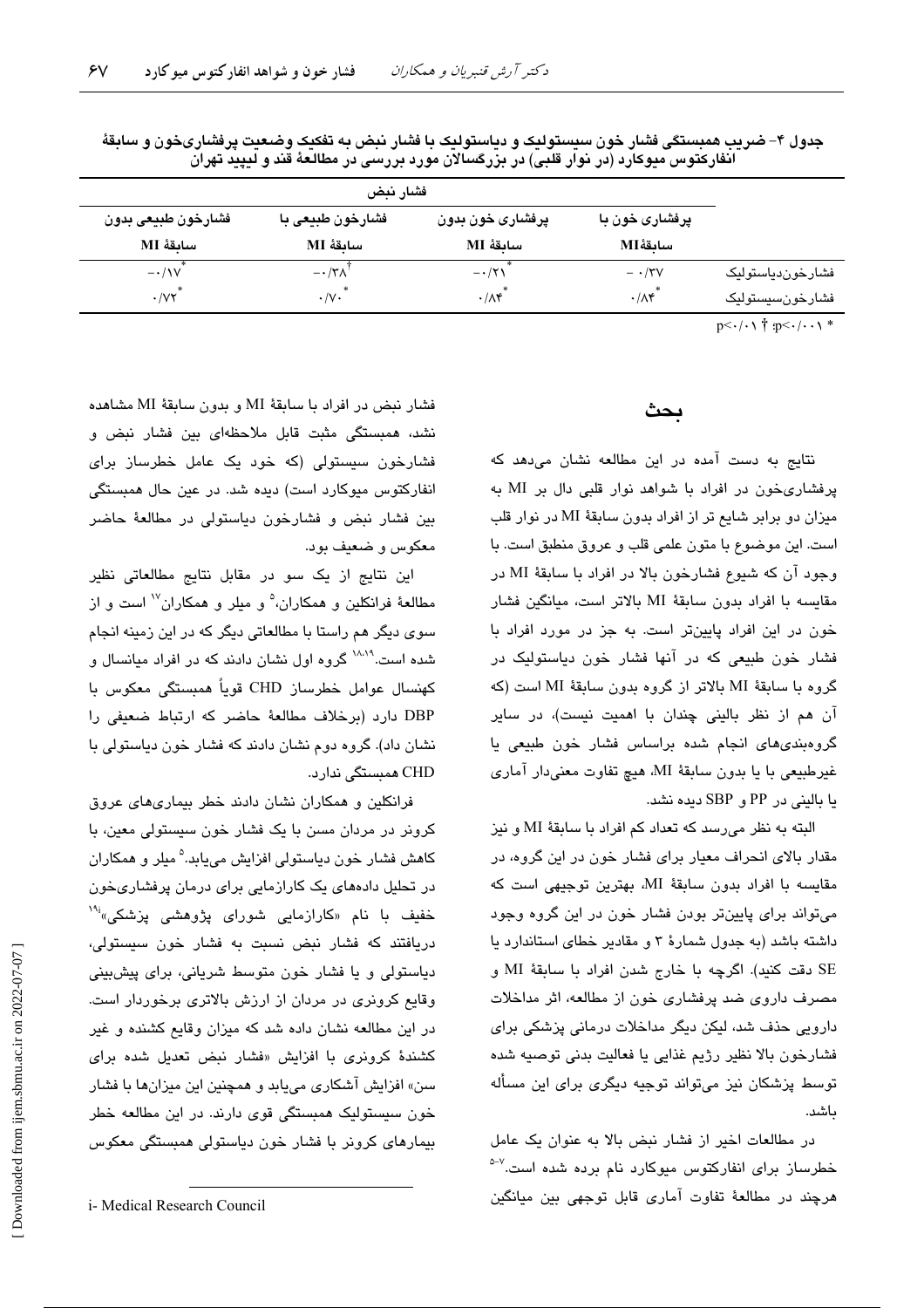داشت.<sup>۱۹</sup> سسو و همکاران در مطالعهای نشان دادند که میانگین فشار خون سیستولی، دیاستولی و فشار خون متوسط شریانی به خوبی میتواند بروز بیماریهای قلبی ـ عروقی را در مردان جوان پیشگویی کند. در حالی که در مردان مسنڌر، با ميانگين فشار خون سيستولي يا فشارنبض بروز بیماریهای قلبی ــ عروقی قابل پیشبینی بود<sup>. ۲</sup> در این مطالعه، میانگین فشار خون دیاستولیک در مردان مسن با بیماریهای قلبی ـ عروقی همبستگی نداشت اما در مردان جوان و مسن، مبانگین فشار نیض یا خطر بیماریهای قلبی ــ عروقی همبستگی داشت<sup>. ۲</sup> آنتیکانین و همکاران در یک مطالعهٔ آیندهنگر ۱۵ ساله نشان دادند که خطر بیماری های عروق کرونر، سکتهٔ مغزی، بیماریهایقلبی ــ عروقی و سایر علل مرگ در افراد ۶۴–۴۵ سال با افزایش فشار نبض و مستقل از فشار دیاستولیک بالا میرود.'` در این مطالعه بعد از آن که مقادیر پراساس فشارخون سیستولی تعدیل شدند، همبستگی مثبت بین مرگ و میر و افزایش فشار نبض ناپدید شد. آنها اظهار داشتند که افزایش فشار نبض، مرگ ناشی از بیماریهای عروق کرونر، سکتهٔ مغزی، بیماریهای قلبی ـ عروقی و همهٔ موارد مرگ و میر را در مردان و زنان ۶۴–۴۵ ساله پیشبینی میکند، اما در مجموع، افزایش خطر، با افزایش در فشار خون سیستولی همراه است.<sup>۲۱</sup>

نتايج مطالعهٔ حاضر تا حدودي با نتايج مطالعات در هر دو گروه فرانکلین و سسو متفاوت است. در این خصوص می توان دلایل احتمالی را ذکر کرد. در مقایسه با گروه اول، نمونههای مورد مطالعه جوانتر محسوب میشوند. میانگین سنی نمونههای این مطالعه ۱۱/۹ ± ۴۶ سال بود. از سویی مطالعهٔ حاضر به شکل مقطعی اجرا شد. این موارد شاید تفاوتهای موجود را توجیه کند. توضیح این که در افراد جوان همزمان با بالا رفتن سن و مقاومت عروقی، فشار خون سیستولی و دیاستولی افزایش میبابد. با شروع میانسالی،

فشارخون سیستولی بیشتر از فشار دیاستولی بالا میرود که خود توضیحی بر افزایش فشار نبض است.<sup>۷٬۲۲</sup> به این ترتیب فشار دیاستولی همراه با افزایش مقاومت عروق محیطی در افراد میانسال بالا می رود و به دنبال آن با افزایش سفتی عروق مرکزی در کهنسالی کاهش می،یابد.

با توجه به نتايج مطالعهٔ حاضر و نتايج به دست آمده از سایر مطالعات به نظر میرسد که بیشترین تأثیر فشار نبض در پیشگویی بیماریهای عروق کرونر ناشی از افزایش فشار خون سیستولی است تا کاهش فشار خون دیاستولی. بنابراین در ارزیابیهای به عمل آمده برای بیماریهای عروق کرونر و یا بیماریهای قلبی ـ عروقی باید به این نکته توجه داشت که فشار نبض به عنوان یک عامل خطرساز برای این بیماریها، در جوانی با فشار خون دیاستولی و در میانسالی و کهنسالی با فشار خون سیستولی همبستگی بیشتری دارد.

# سیاسگزاری

این پروژهٔ تحقیقاتی ملی به شمارهٔ ۱۲۱ از محل اعتبار ملی اختصاص یافته از سوی شورای پژوهشهای ملی انجام شده است. نویسندگان بدین وسیله تشکر خود را از تمامی ساکنان منطقهٔ ۱۳ تهران، به ویژه شرکت کنندگان در این یروژه، که سبب دلگرمی در انجام این مطالعه بودند، اعلام میکنند. از همکاری صمیمانهٔ کارکنان مرکز تحقیقات غدد درون ریز و متابولیسم واحد بررسی قند و چربی، به خصوص گروه مددکاری و کمیتهٔ قند و لیپید و معاونت بھداشتی دانشگاہ علوم پزشکی شھید بھشتی، کمال تشکر را اظهار میداریم. مؤلفان این مقاله همچنین از تیم مفسر نوارهای قلبی مرکز تحقیقات غدد درون ریز و متابولیسم دانشگاه علوم پزشکی شهید بهشتی تشکر میکنند.

# **References**

- 1. Whelton PK. Epidemiology of hypertension. Lancet 1994; 344: 101-6.
- 2. Collins R, Peto R, McMahon S, Hebert P, Fiebach NH, Eberlein KA, et al. Blood pressure, stroke, and coronary heart disease. Part 2, Short-term reductions in blood pressure: overview of randomised drug trials in their epidemiological context. Lancet 1990; 335:827-38.
- 3. Wilkinson IB, Cockcroft JR. Mind the gap: pulse pressure, cardiovascular risk, and isolated systolic hypertension. Am J Hypertens 2000;13:1315-7.
- $\overline{4}$ Benetos A, Safar M, Rudnichi A, Smulyan H, Richard JL, Ducimetieere P, et al. Pulse pressure: a predictor of long-term cardiovascular mortality in a French male population. Hypertension 1997;30:1410-5.